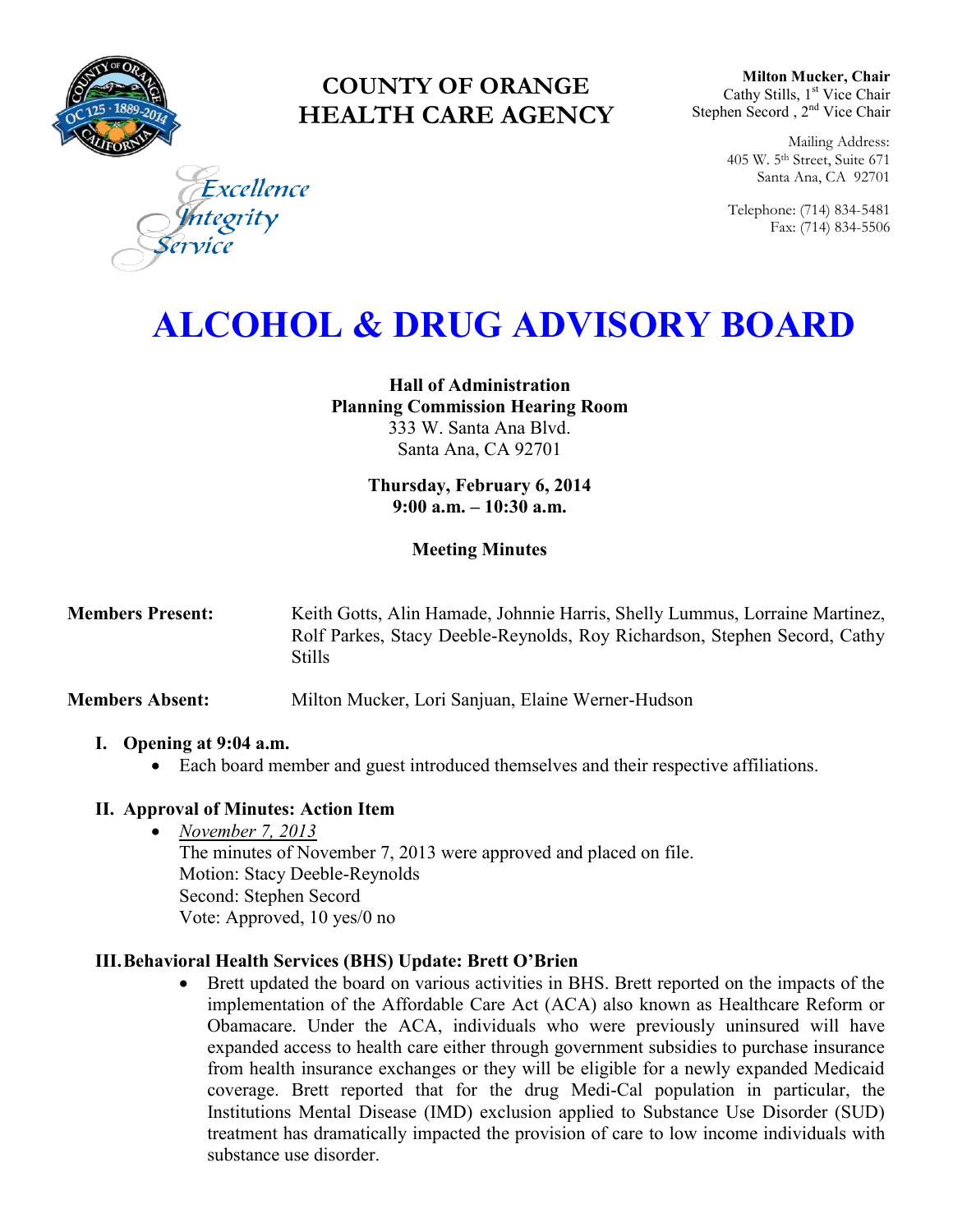Alcohol & Drug Advisory Board Meeting Minutes February 6, 2014 Page 2

- Brett encouraged providers to consider becoming certified for drug Medi-Cal. He also urged providers to be very efficient when submitting their applications to the State Department of Health Care Services (DHCS). The DHCS as recently reported a 100% return rate with the applications received for drug Medi-Cal certification.
- Additionally, Brett reported that the county as selected two Assembly Bill (AB) 109 providers that will administer the new Vivitrol Program. Vivitrol is a prescription medication which helps individuals with opiate or alcohol addiction. Brett also reported that the intensity with heroin addiction in the county is continuing to increase. In Alcohol and Drug Abuse Services (ADAS), 42% of all of the 18-25 year old admissions are due to heroin addiction. Brett urges the board to continue its momentum in reaching out to the community through hosting Community Forums as the board has done in the past.
- Brett also shared information to the board regarding the BHS reorganization which was implemented in December 2013. The reorganization will align operational functions with the overall mission of BHS - to prevent substance use and mental health disorders; when signs are present, intervene early and appropriately; and when assessments indicate that treatment is required, provide the right type of treatment, at the right place, by the right person/program to help individuals achieve and maintain the highest quality of health and wellness. Furthermore, Brett reported that BHS is now divided into three function areas: (1) Authority and Quality Improvement; (2) Adult and Older Adult Services; and (3) Children, Youth and Prevention Services. Services are organized by function rather than funding source. Mental health services and alcohol and drug services have been integrated; enhancing BHS' ability to treat those with co-occurring mental health and substance use disorders.

## **IV.Committee Reports**

*Heroin Forum – Shelly Lummus* 

Shelly reported that the committee will be meeting to discuss what the community needs are and the planning for future events will focus on those needs in terms of the theme and agenda.

*Legislative – Roy Richardson* 

Roy shared information on Proposition 215; Compassionate Use Act of 1996 and Assembly Bill 1588; an act to amend Sections 11358 and 11362.768 of the Health and Safety Code, relating to marijuana. Handouts are available upon request. Contact Danielle Daniels, (714) 834-5481.

*Membership – Shelly Lummus* 

The committee has recommended that Barbara Van Rooyan serve on the board. The committee will also continue its efforts in filling the remaining open vacancies.

*Nominating – Shelly Lummus* 

The board voted on the 2014 leadership. The following slate of officers was presented and Shelly called for the motion to approve.

Chair: Milton Mucker 1 st Vice-Chair: Cathy Stills 2<sup>nd</sup> Vice-Chair: Stephen Secord